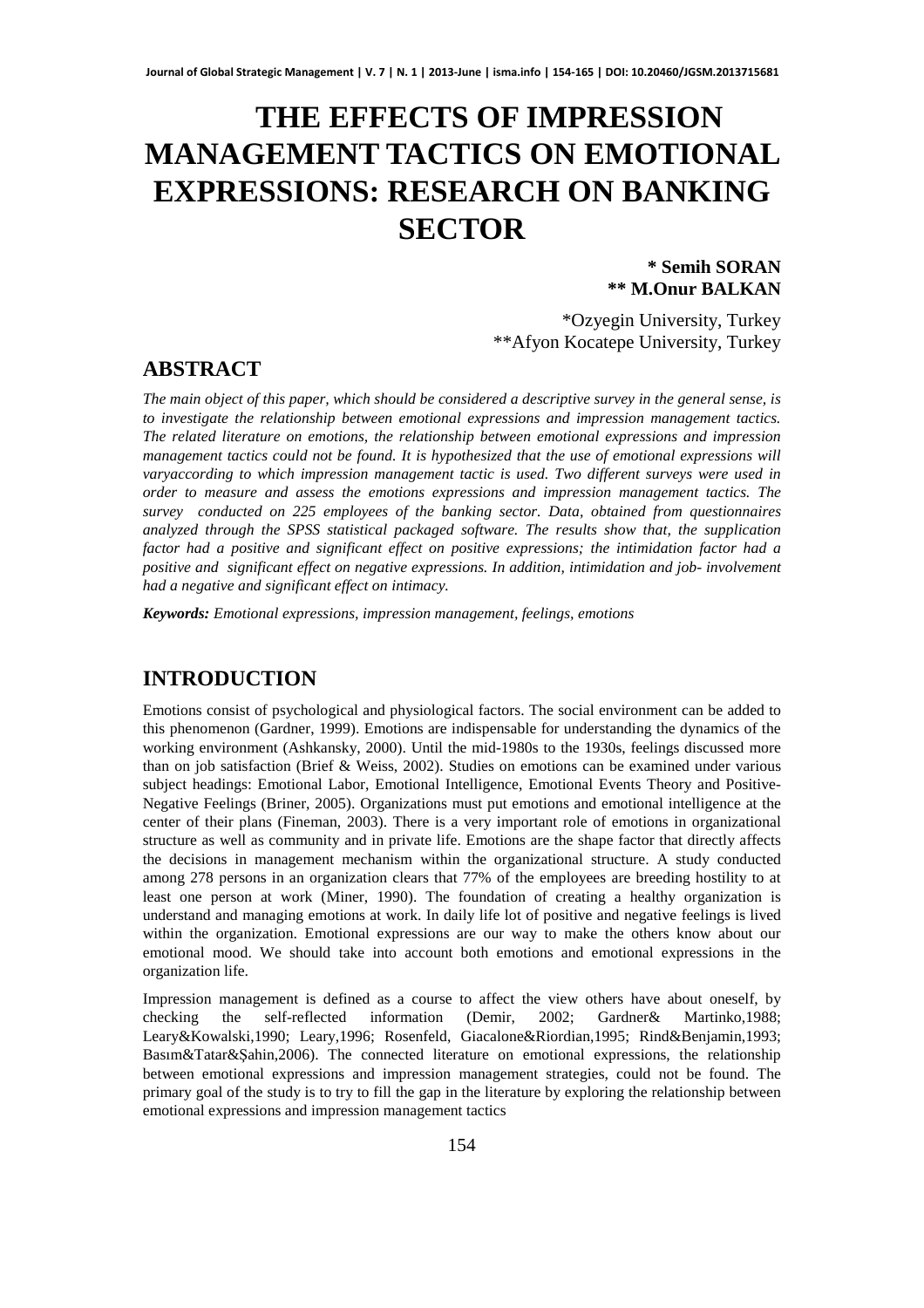## **LITERATURE REVIEW AND HYPOTHESES**

## Emotions and Emotional Expressions

Executive leaders and directors are required to succeed the method of "sense" and "emotion" very well to accomplish organizational aims (Lee, 2002). Organizations need to manage all the emotions and feelings and concepts that affect individual health and performance (Gross, 1999). Business life dealing with this issue has increased in seriousness because, the effect of emotions in decision making cleared with academic studies. There is a need to find the path to the correct leadership of emotions. Emotions in the organization help to identify thoughts about the presence and desire to work (Jackson, 2006). Emotions provide information on what causes, and how it is done. Suppress feelings prevents the achievement of this information. Most people hear discomfort about understand their own moods and manage the issue in a positive way. They deny or suppress their feelings from time to time (Barutçugil, 2004). There are various reasons for this. To be "to the desired structure, the appropriate person" in organizations or in the social life, feelings of the individual shaped by teachers, managers, bosses and so on, starting from the beginning of school years. Apart from this, the individual took place in military or organizations that he could not express his feelings and more stringent rules applied (Stearns, 1986). There are environmental and physical factors in organizations that you can or cannot express your feelings freely. However, the suppression of emotions does not cause feelings to disappear, but rather an increase in violent. Therefore, the feelings need to manage and to cope with. In social life managing feelings means that, in contrast to the suppression of feelings, understand them and match the feeling to situations to take advantage of it efficiently. These people who have the skills to manage their feelings are more productive (Goleman, 2000). Feelings are also concerned with social intelligence because it means verbal and nonverbal communication with other people, working in a group etc. (Goleman, 2006). Carussco and Salovey listed properties of administrators, who are capable or incapable of managing his own and others feelings (Carussco ve Salovey, 2010). When examining the past assessment of emotion in one dimension, recent studies have suggested that emotion structure occurred independently in two basic dimensions. These dimensions are positive and negative feelings (Gençöz, 2000). Positive and negative emotions in the workplace play a key role in the decision-making and organizational conflicts (Kafetsios, 2007). Negative feelings have much more effect on employees (Silvia, 2006). Basch and Croparanzo reported in their studies that these negative emotions in the workplace reduced product quality (Toegel, 2007). But researchers discuss about which feelings are exactly primary or secondary. (Goleman, 2009). Some psychologists are seen feelings as basically subjective moods and only find verbal description worthy of consideration of people living the feelings. Some other scientists, relying on test scores only. Some scientists insist that reliance on only the neural and biochemical measurements of physiological stimuli (Barutçugil, 2004). Measurement of emotions can be counted of the three basic methods. These methods are the individual test method, physically test method and the methods of brain imaging techniques. Individual test method is the most commonly used. This method is inexpensive and easy. Difficulty in this method can be giving meaning to emotions. Physically test method is applicable to both written and visually physically tests method use facial expressions instead of words. These methods include: Self-Assessment Model (SAM) and Premo. The available methods of brain imaging techniques are EEG, MEG, PET and fMRI (Sorensen, 2008).

#### Impression Management

The idea of impression management is common in the discussion of business activity. Impression management is said to be important to corporations and individuals, and to individuals both within their organizations and in contact with organizational clients (Provis, 2010). Impression management theorists suggest that a primary human motive, both inside and outside organizations is to avoid being evaluated negatively (Jain, 2012). Impression management is defined as a course to affect the view others have about oneself, by checking the self-reflected information. Goffman (1959) began the interest into the study of impression management by introducing a dramaturgical framework describing the way one presents them and how others might perceive that presentation (Cole, Rozelle, 2011). In essence, an actor consciously chooses a behavior to present to the audience in anticipation of a desired effect. Assuming the audience responds in the way that the actor intended, the actor will continue to use the particular strategy. Central to this process is the understanding of the strategy used,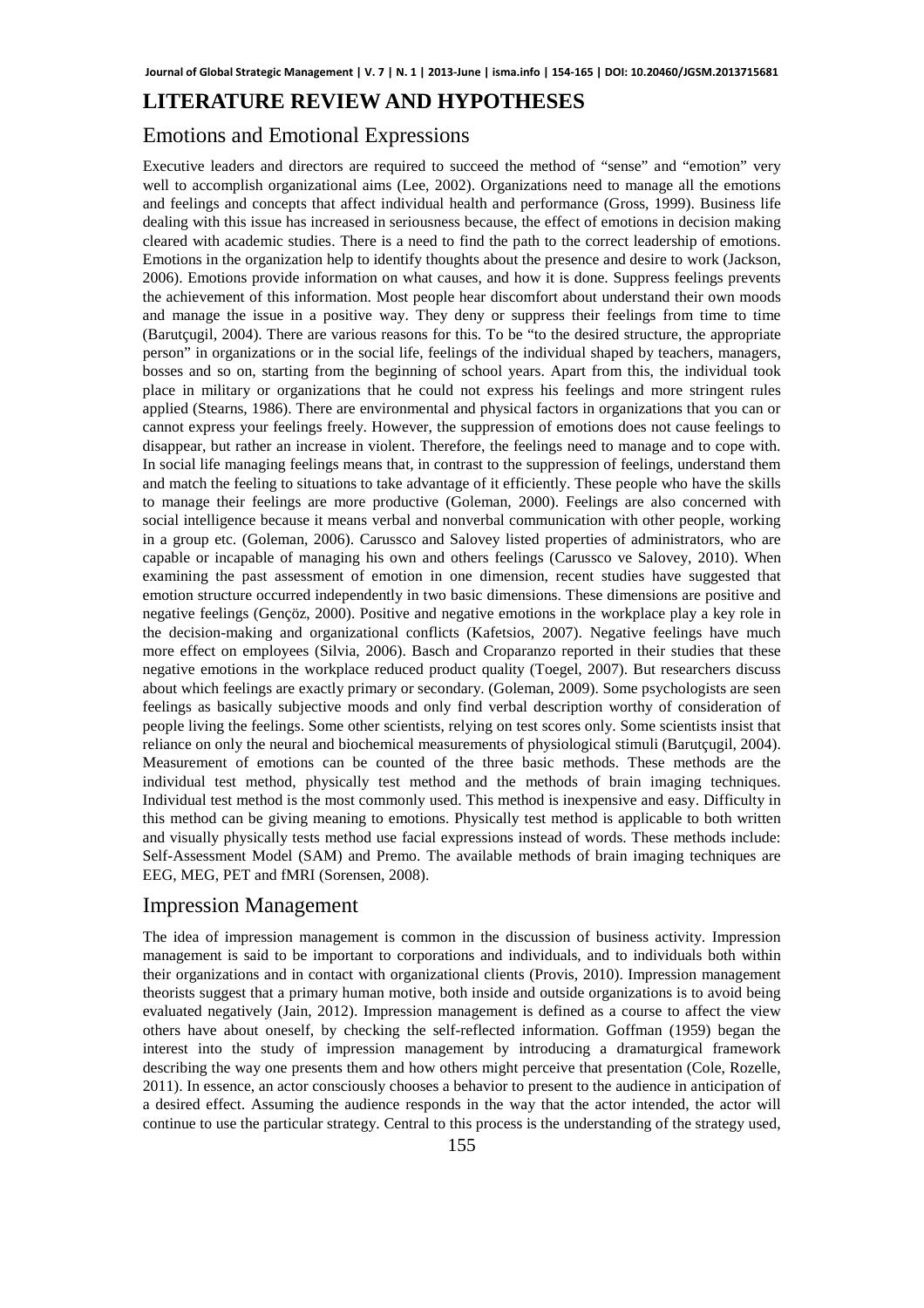#### **Journal of Global Strategic Management | V. 7 | N. 1 | 2013-June | isma.info | 154-165 | DOI: 10.20460/JGSM.2013715681**

the personal motivation behind the strategy choice, the specific target audience and the situational factors in the environment where the impression management occurs. This theory provides a direct link of interaction between the actor and the organizational audience (Cole, Rozelle, 2011). As soon as we meet someone, both parties automatically and/or consciously form a judgment about the other party. This impression formation activity, based on very limited cues, is an important and universal trend for everyone (Taylor,1997). Consequently, we can say that, managing these impressions others will have about one is a very important, purposeful, dynamic, strategic process, which affects one's life deeply (Sallot, 2002). Researchers suggest there is a need for those for organizational settings to understand the basic elements or constructs involved in impression management (Crane, & Crane, 2004).

As it is true in other settings, individuals try to sculpture their relationships in organizational settings as well. Impression management turns out to be a continuous activity among newcomers, used in order to be accepted by the organization, and among those who have matured with the organization, used in order to be influential (Demir, 2002). Besides the conceptualization of impression management, many have proposed goal theory regarding impression management. For some, the use of impression management tactics has the specific goal of appearing attractive or liked (Cole, Rozelle, 2011). This, in fact, is what most research focuses on. Another theory, offered by Jones & Pittman (1982), proposes that the underlying goal of the strategies used in impression management has to do with the protection and maintenance of power. This power, maintained or increased through the use of impression management strategies, becomes the influence used for control in a person's social environment (Cole, Rozelle, 2011).

There are two main approaches in impression management; universal and multiple contextual approaches. The universal approach has been researched from decades and focuses on a person exhibiting to be an individual actor. It further includes detailed analysis, focusing on impression management in a culture liberated environment. On the contrary, multiple contextual approaches discusses the forming of a particular impression with different contexts including general traditions and cultures; group socio-economic and demographic distinctiveness and specific situations and conditions and organizational individuality such as managerial roles and working categories and statuses (Nayar, Raja, 2012).

Impression management strategies are a commonplace part of everyday life, it's impact on an organization's culture and performance is important (Gardner, 1992). Jones and Pitman (1982) offered five strategies of impression management: ingratiation, self-promotion, exemplification, intimidation and supplication. Use of a particular strategy depends on what attribution the person is seeking from the audience. In addition, it should be noted that the strategies presented do not have to exist or be used independently of one another (Jones & Pittman, 1982). This would mean actors can use one or any number of the strategies to influence their audience's feelings and perceptions of the situation.

The intimidator tries to convince his target that he is dangerous (Jones & Pittman, 1982). Intimidation is an impression management strategy designed to increase the credibility of ones threats and in turn enhance the probability that the target will comply to the actors demands for agreement (Tedeschi  $\&$ Riess, 1981). Another way of stating it is that " the intimidator advertises his available power to create discomfort or all kinds of psychic pain"(Jones & Pittman, 1982). Jones (1990) pointed out that individual using intimidation try to look stubborn and obstinate. However, these strategies have risk of being seen unfavorable. The people involved in intimidation are likely to be viewed tenacious and forceful persons. They are prone to the risk of getting an adverse reaction of their tough behavior (Arif, 2011). Being liked is contrary to the goals of an intimidator. Fear, generated as an emotion in others, helps the intimidator use their available power to coerce another into action or submission (Cole, Rozelle, 2011).

The tactic of ingratiation is a set of linked acquisitive impression management tactic that have as their shared goal making the individual more liked and attractive to others. It could in other words also be called " attraction management". The task and challenge of the ingratiator is to find out what the audience findsattractive in and individual and then provide it to them (Schlenker, 1980). Tedeschi and Melburg (1984) conceptualized four impression management techniques, and they defined Ingratiation as " a collection of forceful tactics with the aim of gaining the admiration of an audience,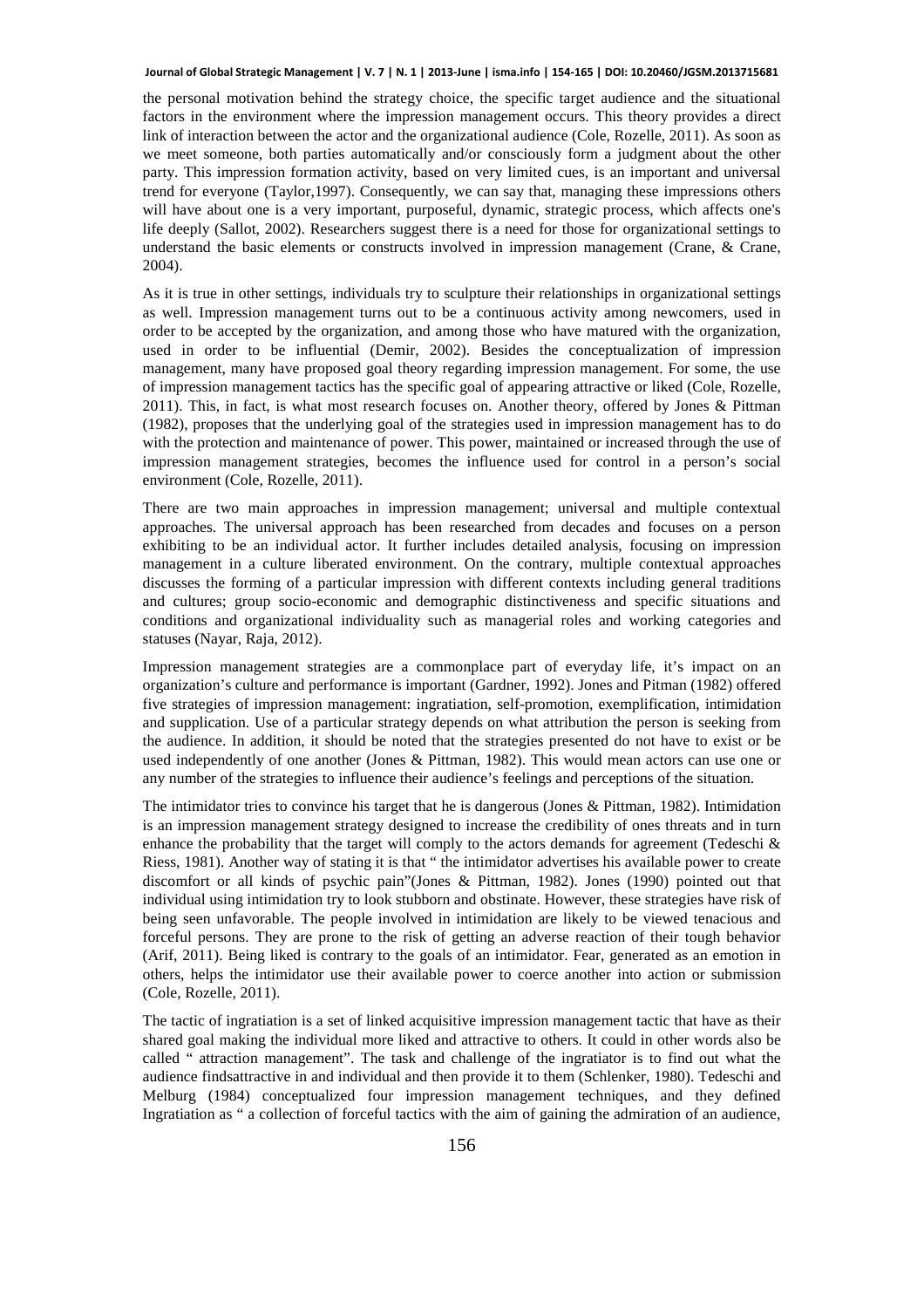#### **Journal of Global Strategic Management | V. 7 | N. 1 | 2013-June | isma.info | 154-165 | DOI: 10.20460/JGSM.2013715681**

who has the authority to offer significant rewards for the actor"(Arif, 2011). The use of ingratiation as an impression management strategy seeks to help an individual attain the social acceptance they desire (Cole, Rozelle, 2011).

In exemplification strategy, the person shadows the impression of overly dedicated and committed to his/her job on the supervisors, while creating a feeling of guilt among others. When a person says," I will finish this work at any cost, even for that I have to suffer personal loss, you please go and enjoy." he is using this strategy. In this strategy, actors portrays such behaviors to make them appear like Ideals employees, working or showing to work beyond the call of the duty when using this tactic (Arif , 2011). Jones and Pittman (1982) contend that some use the arousal of guilt to get others to emulate the behaviors presented. Examples of this might include the radical protester that gets others to follow their actions by convincing them that violence is the only way. Another, less evil example might be that of a political figure that charismatically convinces the audience to stand up to injustice and unfair laws (Cole, Rozelle, 2011).

The self-promoter wants to achieve an attribution of competence. It may seem in first instance another form of ingratiation, but the self-promoter wants to use the self descriptive communication to be seen as competent instead of aslikeable. The goal when using this strategy is usually an immediate one such as getting admitted into a university or a new job(Tedeschi & Riess, 1981). Self-promotion is generally considered an aggressive strategy (Arif, 2011).The negative potential of self-promotion can bring about feelings of jealousy or resentment from others. In addition, individuals that are proactively promoting their actions and skills can be seen as conceited or arrogant by those that might not actually have evidence or personal knowledge that what an individual is claiming is true (Jones & Pittman, 1982). Self-promotion is most often used when the chance of their claims being challenged or discredited is low (Rosenfeld, 1995). Next to this it was also found that the occurrence of selfpromotion increases when individualshave the opportunity to openly impress someone with a higher status about their competence (Giacalone & Rosenfeld, 1986).

The last self-presentational strategy can be used by individuals who are not able to use any of the strategies presented previously, as it involves exploiting ones weaknesses. The individual emphasizes his own dependence and weakness to obtain help from a more powerful other. By advertising their lack of ability, they attempt to activate a powerful social rule the norm of social responsibilitythat says you should help those who are in need (Rosenfeld, 1995). In supplication strategy the person advertises his weak areas in order to get sympathy. The person portrays himself as helpless to get the help from other. Supplication is a strategy through which individuals publicize their shortcomings in an effort to be viewed as disadvantaged. Supplication entails actions that persons employ in order to portray a personality of humble and helpful. Supplication is considered as a passive strategy. Employees may engage in supplication to seek the help and support from others (Arif, 2011). Reasons for presenting behaviors of helplessness include simply not wanting to do a task, to avoid criticism for making a mistake, and actually not knowing how to get something or accomplish something (Leary, 1996).

#### Development of Hypotheses

Emotional expressions and impression management are topics of particular interest to organizations. This study aims to link impression management tactics and emotional expressions. Because of that we propose positive expressions and intimacy have relationship with positive impression management tactics; while negative expressions have relationship with negative impression management tactics.

- H1: There is a positive relationship between self-promotion and positive emotional expressions.
- H2: There is a positive relationship between exemplification and positive emotional expressions.
- H3: There is a positive relationship between supplication and positive emotional expressions.
- H4: There is a positive relationship between self-promotion and intimacy.
- H5: There is a positive relationship between exemplification and intimacy.
- H6: There is a positive relationship between supplication and intimacy.
- H7: There is a positive relationship between intimidation and negative emotional expressions.
- H8: There is a positive relationship between job-involvement and negative emotional expressions.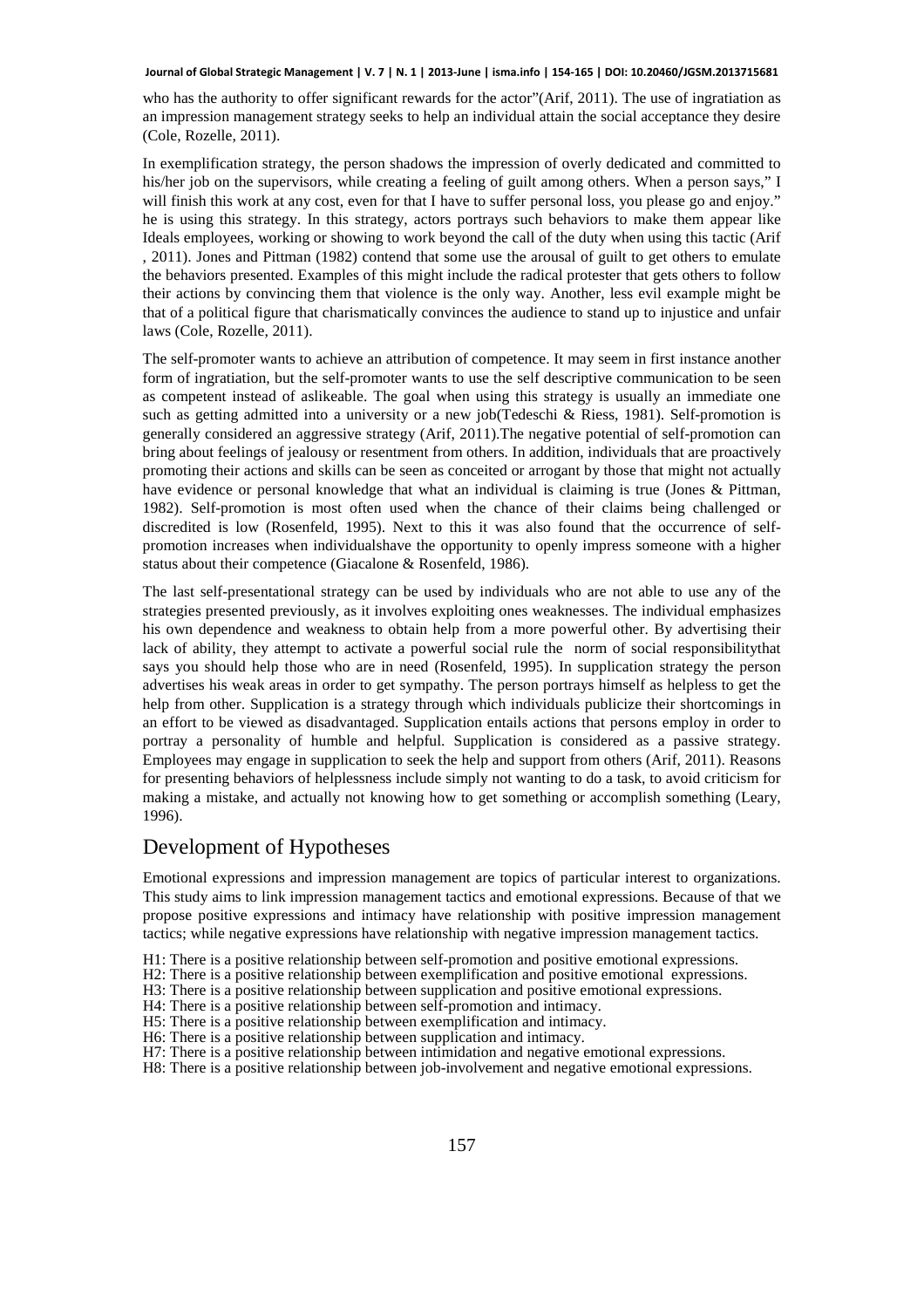# **METHODOLOGY**

#### Research Goal

In this research we aim to find the effects of impression management strategies on emotional expressions. To test the assumption, two scales were conducted.

#### Sample and Data Collection

The contributors in the current study comprised 225 banking employees from 10 banks in Turkey. The banks included nearly 400 employees completely and participants were selected arbitrarily. Questionnaires were spread by the researcher to every participant in different sessions in all of the banks. When the returned questionnaires were examined, 25 were invalid. As a result, a total of 200 valid responses were used in the research. The samples included 105 (52,5%) female and 95 (47,5%) male volunteers. Their education level was ; 172 (86%) graduate degree, 14 (7%) master's degree, 7 (3,5%) associate degree, 4 (2%) high school degree and 3 (1,5%) doctorate degree. Participants had been working in their banks; 86 (43%) for 3-10 years, 49 (24,5%) for 10 and more years, 40 (20%) for 1-3 years, 25 (12,5%) for 1 and lower years.

#### Analyses and Results

Data produced in this study were collected by survey. The survey consisted of three measures. In the first part questions about the demographic characteristics of banking employees; in the other two parts questions designed to measure impression management and emotional expressions were asked.

Impression management tactics were measured by a scale taken from Bolino and Turnley (1999), based on the classification system proposed by Jones and Pittman (1982). The translation and edition of the scale to Turkish was made by Basım(2006).The measure included 22 items, each item was answered through a five-point Likert scale ranging from "1=strongly disagree" to "5=strongly agree." In the present study, the Cronbach's a coefficient for the scale was .68.

Emotional expressions were measured by a scale taken from King and Emmon (1990), the translation and adaptation of the scale to Turkish was made by Kuzucu(2011). The measure included 15 items, each item was answered via a seven-point Likert scale ranging from "1=strongly disagree" to "7=strongly agree." In the present study, the Cronbach's a coefficient for the scale was .74.

The Validity of the Measures: To ensure the validity and reliability of the study variables, explanatory factor analysis was conducted by using SPSS software.

The impression management measure produced five factors upon factor analysis. The first factor named "Self-promotion", explained 22.42% of the total variance. The second factor was named "Supplication" and it explained 14.01% of the variance. "Exemplification" the third factor with a variance of 13.30 %, was followed by "Intimidation" (10.50%) and "Job-involvement" (8.56%). The factors all together explained 68.80% of the variance. KMO Bartlett's Test of Sphericity was .759.

The Cronbach's alphas for the factor-based subscales were: Self-promotion  $(8 \text{ items})$ ,  $a = .90$ ; Exemplification (4 items),  $a = .85$ ; Intimidation (3 items),  $a = .83$ ; Supplication (5 items),  $a = .83$ ; and Job-involvement (2 items),  $a = .91$ . The Cronbach's alphas for the total scale was  $a = .71$ .

The emotional expression scale yielded three factors upon factor analysis. The first factor named "intimacy", explained 30.12% of the total variance. The second factor was named "positive", and it explained 28.92% of the variance. The third factor was named "negative", and it explained 23.40 % of the variance. The factors all together explained 82.44% of the variance.The Cronbach's alphas for the factor-based subscales were: Intimacy (6 items),  $a = .66$ ; Positive (5 items),  $a = .72$ ; Negative (4 items),  $a = .94$ . The Cronbach's alphas for the total scale for the two samples were  $a = .74$ .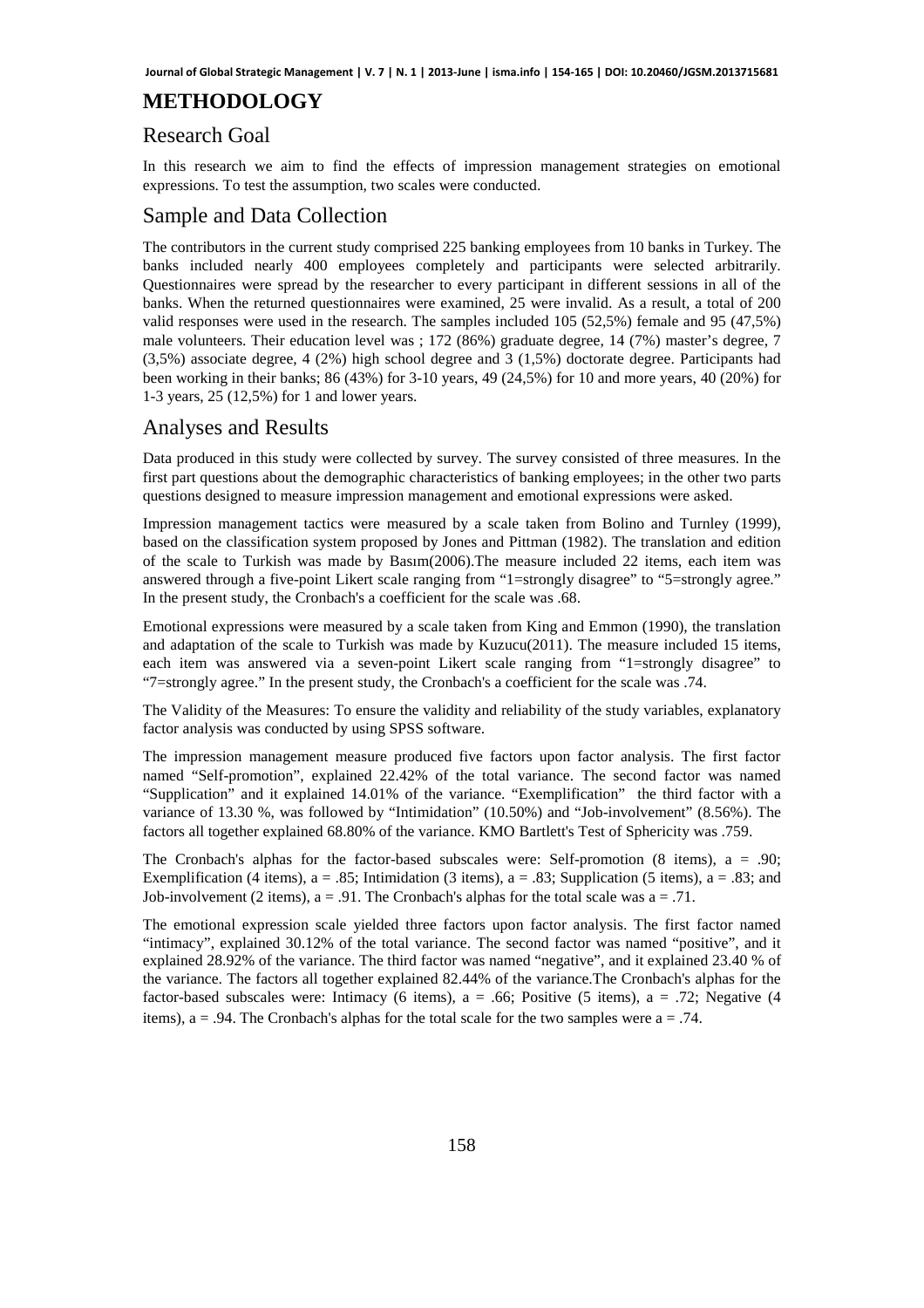| Table-1: Factor analysis results for impression management                                   |                    |              |                        |                     |                     |  |  |
|----------------------------------------------------------------------------------------------|--------------------|--------------|------------------------|---------------------|---------------------|--|--|
| <b>IMPRESSION MANAGEMENT</b>                                                                 | Self-<br>promotion | Supplication | <b>Exemplification</b> | <b>Intimidation</b> | Job-<br>involvement |  |  |
| Let others know that you are valuable to the<br>organization.                                | ,871               |              |                        |                     |                     |  |  |
| Make people<br>aware<br>of<br>your<br>talents<br><b>or</b><br>qualifications.                | ,825               |              |                        |                     |                     |  |  |
| Make people aware of your accomplishments.                                                   | ,800               |              |                        |                     |                     |  |  |
| Compliment your colleagues so they will see you<br>as likable.                               | ,774               |              |                        |                     |                     |  |  |
| Praise your colleagues for their accomplishments<br>so they will consider you a nice person. | ,772               |              |                        |                     |                     |  |  |
| Take an interest in your colleagues' personal lives<br>to show them that you are friendly.   | ,762               |              |                        |                     |                     |  |  |
| Do personal favours for your colleagues to show<br>them that you are friendly                | ,719               |              |                        |                     |                     |  |  |
| Talk proudly about your experience or education.                                             | ,713               |              |                        |                     |                     |  |  |
| Try to gain assistance or sympathy from people by<br>appearing needy in some areas.          |                    | ,801         |                        |                     |                     |  |  |
| Pretend to know less than you do so you can avoid<br>an unpleasant assignment.               |                    | ,778         |                        |                     |                     |  |  |
| Act like you need assistance so people will help<br>you out.                                 |                    | ,769         |                        |                     |                     |  |  |
| Act like you know less than you do so people will<br>help you out.                           |                    | ,758         |                        |                     |                     |  |  |
| Pretend not to understand something to gain<br>someone's help.                               |                    | ,775         |                        |                     |                     |  |  |
| Come to the office at night or on weekends to show<br>that you are dedicated.                |                    |              | ,892                   |                     |                     |  |  |
| Arrive at work early to look dedicated.                                                      |                    |              | ,892                   |                     |                     |  |  |
| Stay at work late so people will know you are hard<br>working                                |                    |              | ,834                   |                     |                     |  |  |
| Try to appear busy, even at times when things are<br>slower.                                 |                    |              | ,701                   |                     |                     |  |  |
| Let others know you can make things difficult for<br>them if they push you top far.          |                    |              |                        | ,871                |                     |  |  |
| Use intimidation to get colleagues to behave<br>appropriately.                               |                    |              |                        | ,837                |                     |  |  |
| Be intimidating with co-workers when it will help<br>you get your job done.                  |                    |              |                        | ,813                |                     |  |  |
| Deal forcefully with colleagues when they hamper<br>your ability to get your job done.       |                    |              |                        |                     | ,948                |  |  |
| Deal strongly or aggressively with co-workers who<br>interfere in your business.             |                    |              |                        |                     | ,939                |  |  |

Total Explained Variance for Impression Management % 68,80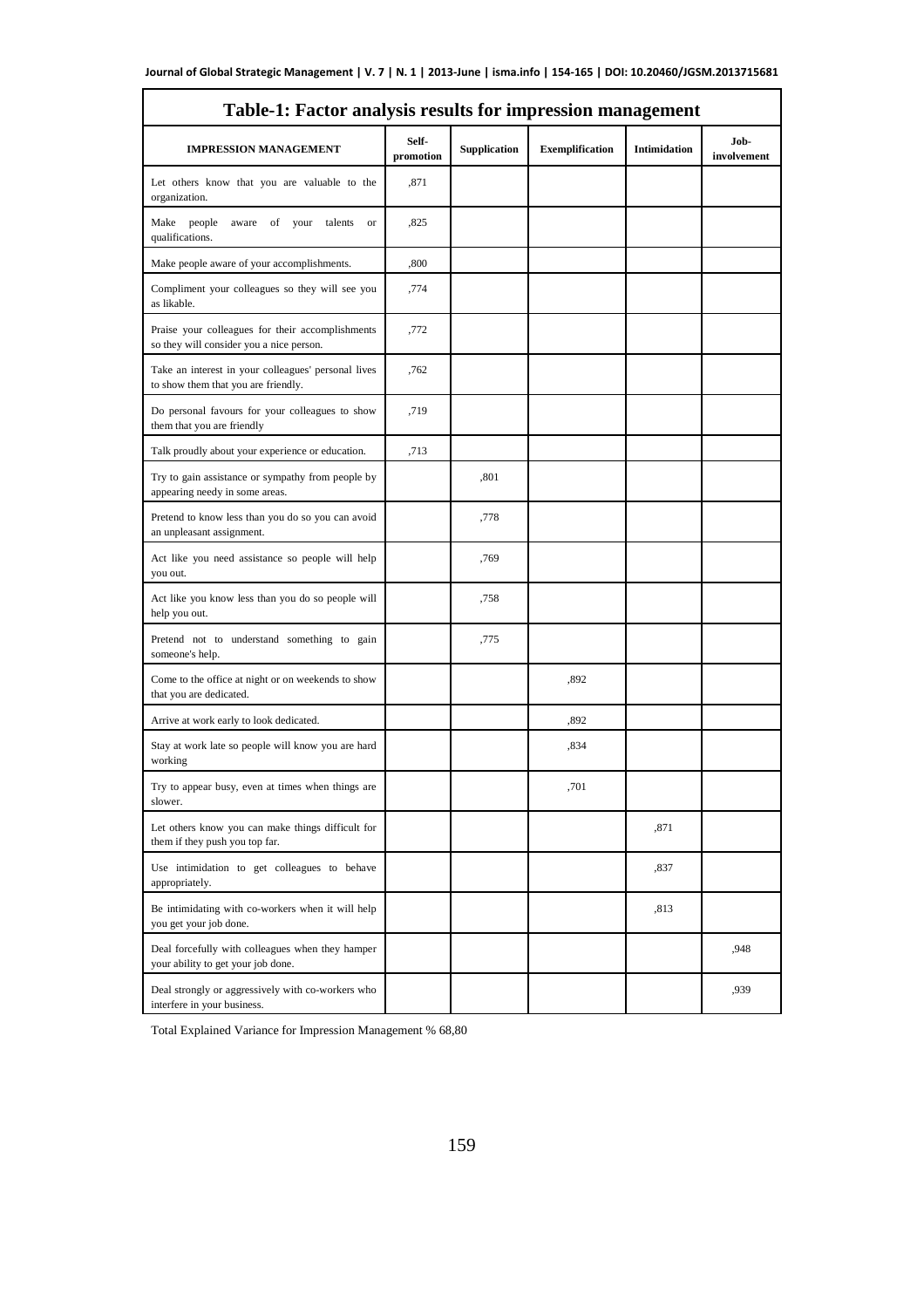| <b>EMOTIONAL EXPRESSIONS</b>                                                                                 | <b>Intimacy</b> | <b>Positive</b> | <b>Negative</b> |
|--------------------------------------------------------------------------------------------------------------|-----------------|-----------------|-----------------|
| When I really like someone they know it.                                                                     | .889            |                 |                 |
| I apologize when I have done something wrong.                                                                | ,880            |                 |                 |
| I often touch friends during conversation.                                                                   | .874            |                 |                 |
| Whenever people do nice things for me, I feel "put on the spot" and have trouble<br>expressing my gratitude. | $-.848$         |                 |                 |
| I often tell people that I love them.                                                                        | .839            |                 |                 |
| I show that I like someone by hugging or touching that person.                                               | .834            |                 |                 |
| I often laugh so hard that my eyes water or my sides ache.                                                   |                 | .969            |                 |
| Watching television or reading a book can make me laugh out.                                                 |                 | .967            |                 |
| When I am alone, I can make myself laugh by remembering something from the<br>past.                          |                 | .965            |                 |
| I laugh a lot.                                                                                               |                 | ,950            |                 |
| My laugh is soft and subdued.                                                                                |                 | $-714$          |                 |
| People can tell from my facial expressions how I am feeling.                                                 |                 |                 | .958            |
| If someone makes me angry in a public place, I will cause a scene.                                           |                 |                 | .945            |
| I always express disappointment when things don't go as I'd like them to.                                    |                 |                 | .903            |
| When I am angry people around me usually know.                                                               |                 |                 | .903            |

**Table-2: Factor analysis results for emotional expressions** 

Total Explained Variance for Emotional Expressions % 82,44

# **Table-3: Cronbach alpha values and source of scales**

| Factors                     | Number<br>of<br>Items | Scale<br>Format | Cronbach<br>Alpha | <b>Scale Sources</b> |
|-----------------------------|-----------------------|-----------------|-------------------|----------------------|
| Self-promotion              | 8                     | <b>LRFa</b>     | 0.90              | Basim(2006)          |
| Supplication                | 5                     | <b>LRFa</b>     | 0,83              | Basim(2006)          |
| Exemplification             | $\overline{4}$        | <b>LRFa</b>     | 0,85              | Basım(2006)          |
| Intimidation                | 3                     | <b>LRFa</b>     | 0,83              | Basim(2006)          |
| Job-involvement             | $\overline{2}$        | <b>LRFa</b>     | 0,91              | Basim (2006)         |
| Intimacy                    | 6                     | <b>LRFb</b>     | 0,66              | Kuzucu $(2011)$      |
| Positive Expressions        | 5                     | LRFb            | 0,72              | Kuzucu $(2011)$      |
| <b>Negative Expressions</b> | $\overline{4}$        | LRFb            | 0.94              | Kuzucu $(2011)$      |

Notes: a LRF - Likert Response Format (Five point: 1=strongly disagree to 5=strongly agree)

b LRF - Likert Response Format (Seven point: 1=strongly disagree to 5 = strongly agree)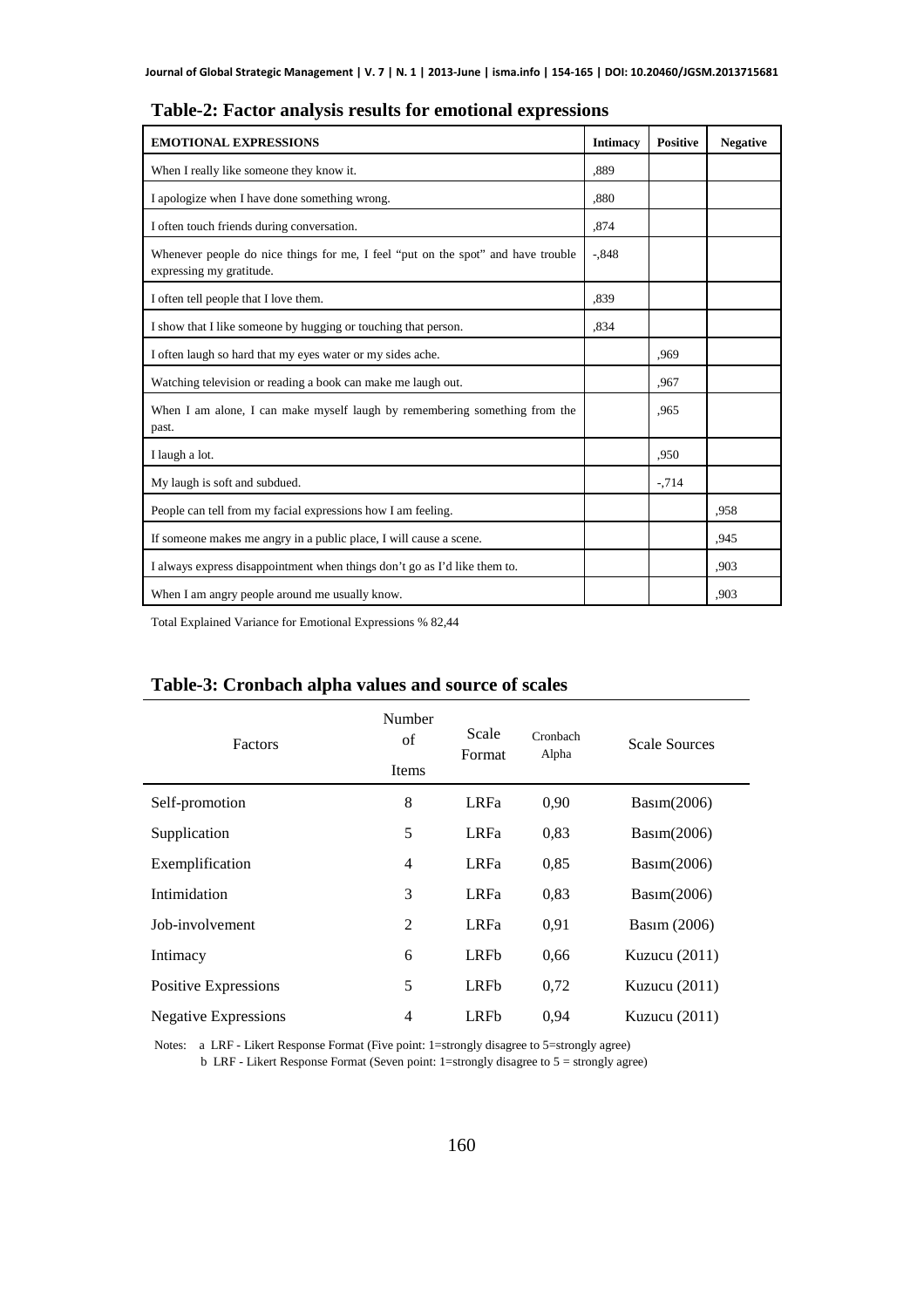| miei-confeiamons between variables |      |           |              |              |          |                         |           |          |                 |     |
|------------------------------------|------|-----------|--------------|--------------|----------|-------------------------|-----------|----------|-----------------|-----|
| Factor                             | Mean | <b>SD</b> | $\mathbf{1}$ | $\mathbf{2}$ | 3        | $\overline{\mathbf{4}}$ | 5         | 6        | $7\phantom{.0}$ | 8   |
| Positive                           | 3.68 | 1,14      | (.72)        |              |          |                         |           |          |                 |     |
| Intimacy                           | 4.25 | ,90       | $.17*$       | (0.66)       |          |                         |           |          |                 |     |
| Negative                           | 4,27 | 1,49      | ,10          | .66          | (.94)    |                         |           |          |                 |     |
| Self-promotion                     | 2,47 | ,65       | $-10$        | $-.095$      | $-.059$  | (.90)                   |           |          |                 |     |
| Exemplification                    | 2,42 | ,72       | ,127         | $-.020$      | ,10      | $-.011$                 | (.85)     |          |                 |     |
| Intimidation                       | 2,41 | .70       | $-114$       | ,109         | $,210**$ | $-.007$                 | $-.253**$ | (.83)    |                 |     |
| Supplication                       | 2,34 | ,69       | $-.112$      | $.142*$      | ,046     | $-.080$                 | ,013      | $-123$   | (.82)           |     |
| Job-involvement                    | 2,01 | ,97       | $-.082$      | $-.064$      | ,035     | $-.094$                 | $-0.065$  | $.249**$ | ,076            | .91 |

#### **Table-4:Descriptive statistics, reliability scores and inter-correlations between variables**

Table-4 presents the mean and standard deviations of all measures and the correlation coefficients between the variables. These results indicated statistically a positive correlation between intimacy and positive emotions ( $r=17$ ,  $p<05$ ), a positive correlation between negative emotions and intimidation  $(r=210, p<01)$ , a negative correlation between exemplification and intimidation  $(r=-253, p<01)$ , a positive correlation between intimacy and supplication  $(r=142, p<0.05)$  and a positive correlation between intimidation and job-involvement( $r = 0.249$ ,  $p < 01$ )

|                       | Positive |          |         | Intimacy  | Negative |            |
|-----------------------|----------|----------|---------|-----------|----------|------------|
| Depended Variable     | Model 1  | Model 2  | Model 1 | Model 2   | Model 1  | Model 2    |
|                       | β        | β        | β       | β         | β        | β          |
| Gender                | $0,167*$ | $0,170*$ | 0,113   | 0,12      | 0,103    | 0,10       |
| Job duration          | $-0.58$  | 0,004    | 0.00    | $-0,20$   | $-0,44$  | $-0,12$    |
| Education             | $-.018$  | $-0.074$ | $-0.64$ | $-0,40$   | $-0,46$  | $-0.39$    |
| Self-promotion        |          | $-1,09$  |         | $-0,86$   |          | $-0.46$    |
| Exemplification       |          | 0,97     |         | 0,005     |          | 0,47       |
| Intimidation          |          | $-0.96$  |         | $-0.162*$ |          | $0.219***$ |
| Supplication          |          | $0.145*$ |         | 0,157     |          | 0.00       |
| Job-involvement       |          | $-0.64$  |         | $-0.132*$ |          | 1,095      |
| $\Delta \mathbf{R}^2$ | 0,18     | 0,90     | 0,018   | 0,072     | 0,00     | 0,69       |
| $\Delta \mathbf{F}$   | 0.161    | 2,368*   | 1,185   | 1,864     | 1,011    | 1,781      |

**Table-5: Hierarchical regression analysis results for emotional expressions** 

 $*p<0,05$  \*\*p<0,01 \*\*\*p<0,001

To explore whether the independent variables had a significant impact on the dependent variables, hierarchical regression analyzes were conducted. Table-5 shows the regression analysis results for each emotional dimension. In the regression analysis, in model one, demographic variables (gender, job duration, and education) were first entered to control their effects, after which self-promotion,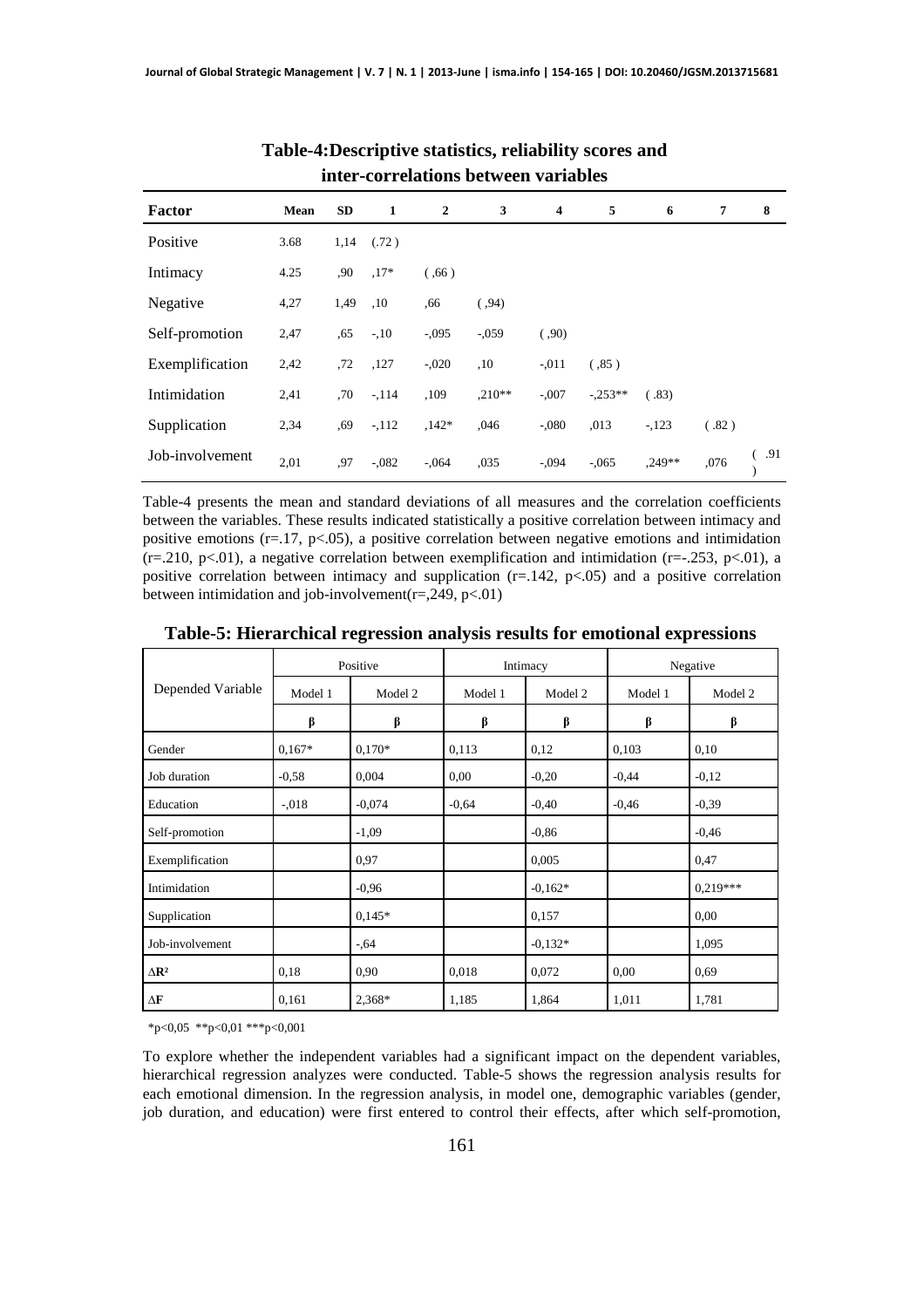exemplification, intimidation, supplication and job-involvement were added in step two. After controlling for demographics in model one, only gender had significant effect on positive emotional expressions (gender β = .167, p < .005). In model two, gender and supplication had a significant positive effect on positive expressions (gender  $\beta = .170$ , p< .005 and supplication  $\beta = .145$ , p< .005 ). Intimidation and job-involvement had a significant negative effect on intimacy (intimidation  $\beta = -$ .162, p< .005 and job-involvement  $\beta = -132$ , p< .005 ). Intimidation had a significant positive effect on negative expressions (intimidation  $\beta = .219$ , p< .001). The results show that, supplication had a positive and significant effect on positive expressions; intimidation had a positive and significant effect on negative expressions as hypothesized. In addition, intimidation and job- involvement had a negative and significant effect on intimacy.

Thus, hypotheses 3: (There is a positive relationship between supplication and positive emotional expressions) and hypotheses 7: (There is a positive relationship between intimidation and negative emotional expressions) were accepted. Hypotheses 1: (There is a positive relationship between selfpromotion and positive emotional expressions), hypotheses 2: (There is a positive relationship between exemplification and positive emotional expressions), hypotheses 4: (There is a positive relationship between self-promotion and intimacy), hypotheses 5: (There is a positive relationship between exemplification and intimacy), hypotheses 6: (There is a positive relationship between supplication and intimacy) and hypotheses 8: (There is a positive relationship between jobinvolvement and negative emotional expressions) were rejected.

# **CONCLUSION**

One of the objectives of the present study was to fill the gap the literature of emotion and emotional expressions in correlations among impression management tactics. These results indicated statistically a positive correlation between intimacy and positive emotions  $(r=17, p<0.05)$ , a positive correlation between negative emotions and intimidation  $(r=.210, p<.01)$ , a negative correlation between exemplification and intimidation  $(r=-1.253, p<0.01)$ , a positive correlation between intimacy and supplication ( $r=142$ ,  $p<05$ ) and a positive correlation between intimidation and job-involvement. We expected to find statistically significant correlations between more variables. Also the results showed us the most used expression factor was the negative expression factors (mean: 4,27) followed by intimacy (mean: 4,25) and positive expressions (mean: 3,68).

The hierarchical regression analysis displayed that, gender and supplication had a significant positive effect on positive expressions (gender  $\beta = .170$ , p $\lt$  .005 and supplication  $\beta = .145$ , p $\lt$  .005); intimidation and job-involvement had a significant negative effect on intimacy (intimidation  $β = -.162$ , p< .005 and job-involvement β = -.132, p< .005); intimidation had a significant positive effect on negative expressions (intimidation  $\beta = .219$ , p< .001). In addition, intimidation and job-involvement had a negative and significant effect on intimacy.

The main finding of this study is that the emotional expressions one uses changes according to what kind of impression management tactics are used. So, it can be said that some emotional expressions and impression management strategies are "positive" and some are "negative". We can consider "positive expression" and "intimacy" as positive and "negative expression" as negative for the emotional expressions. On the other hand we can consider "self-promotion", "exemplification" and "supplication" as positive, "intimidation" and "job-involvement" as negative for the impression management tactics.

In the current study we expected to find positive impression management tactics effect positive emotional expressions while negative impression management tactics effect negative emotional expressions. The findings showed that one positive impression management factor had a positive effect on positive expressions. Besides, one negative impression management factor had a positive effect on negative expressions.

Without any doubt, these findings are limited by the sample and the assessment instruments used in the present study. This research conducted on banking employees in Turkey; the findings might not be transferable to other organizations. Thus, it is recommended that further researches can be conducted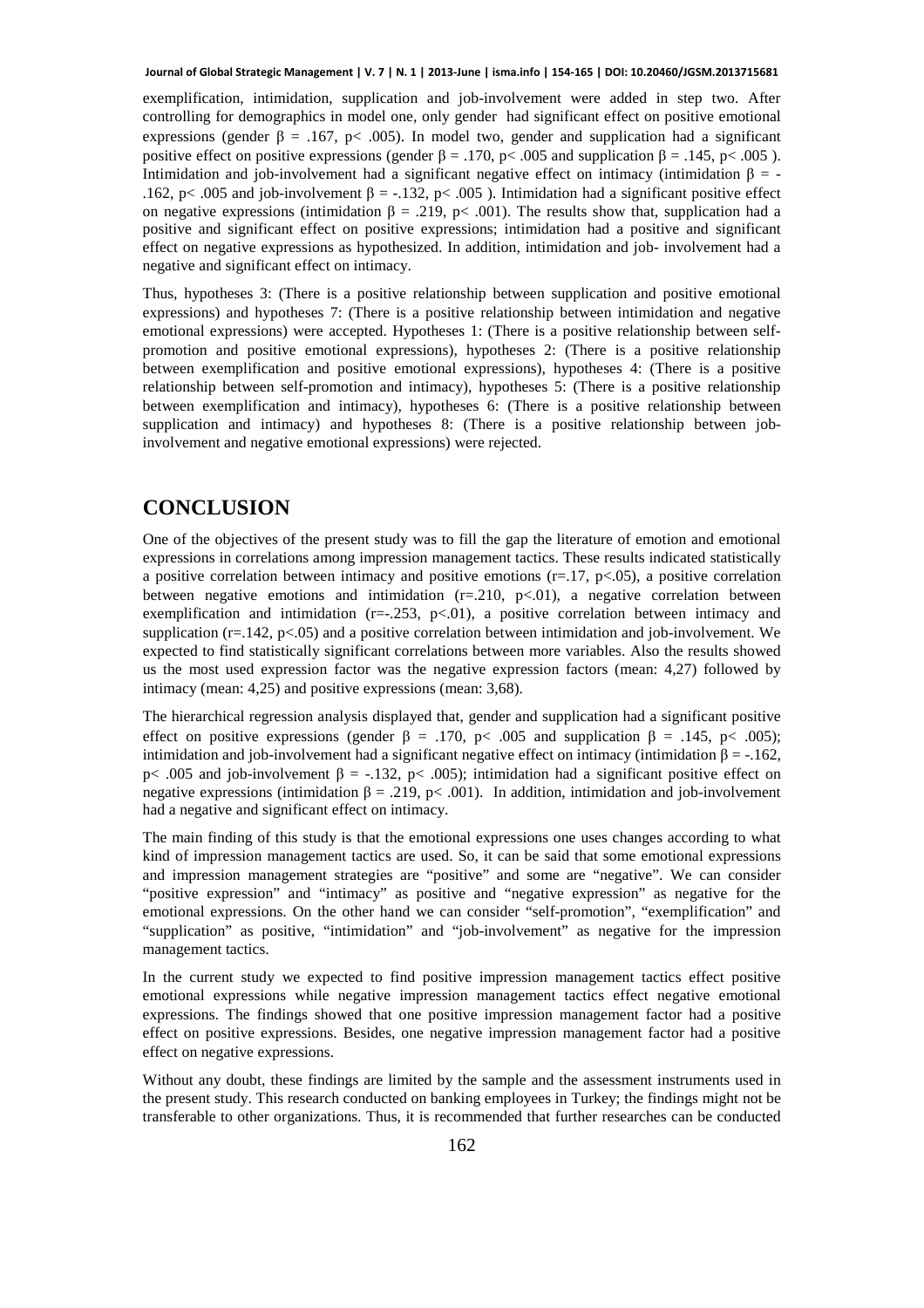Journal of Global Strategic Management | V. 7 | N. 1 | 2013-June | isma.info | 154-165 | DOI: 10.20460/JGSM.2013715681<br>on different sectors and also in different countries for the generalizability of the results. The fact

the present sample is composed of only 200 personnel is another drawback of this study.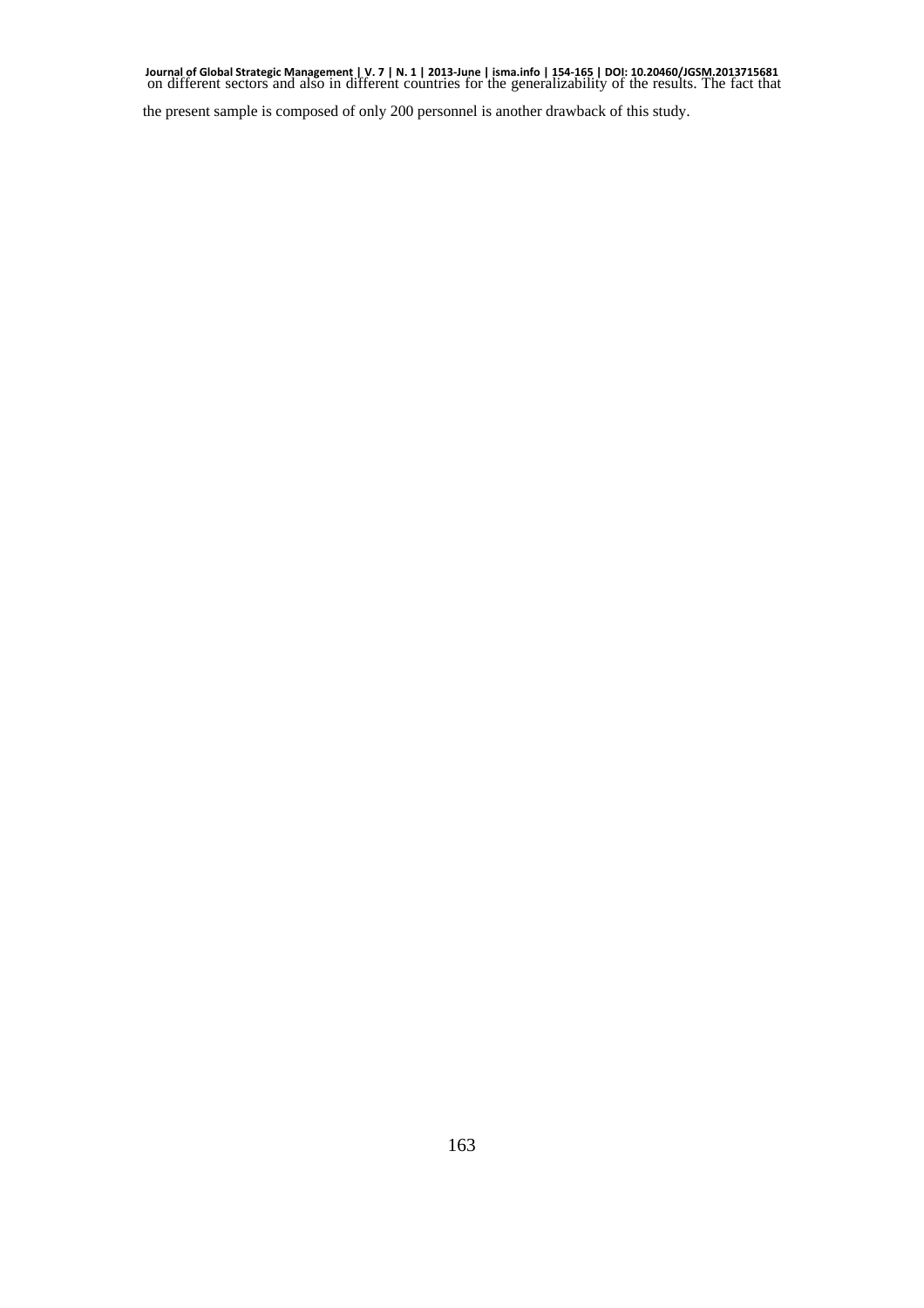### **REFERENCES**

Arif, Ahmad, Syed Hasan Mohammad Rizvi, Quaiser Abbas, Shoaib Akhtar, Mohammad Imra (2011), Impact of Impression Management on Performance Rating, Interdisciplinary Journal of Contemporary Research in Business, Vol 3, No 2, 711-729 pp.4.

Ashkansky, Neal(2000), Emotions In The Workplace Research, Theory and Practice.

Barutçugil, İsmet (2004), Organizasyonlarda Duyguların Yönetimi, İstanbul, pp.74-84.

Basım, Nejat, İlker Tatar, Nesrin Hisli Şahin(2006), İzlenim Yönetiminde Kendilik algısı, Kontrol Odağı, Mesleki Hedeflere Ulaşma Düzeyi ve Stres: Bir Kamu Sektörü Örneği.

Brief, Arthur & H. Weiss (2002), Organizational Behavior: Affect In The Workplace, Annu. Rev. Psycho, pp.279-307.

Briner, Rob (2005), Psychological Research Into The Experience Of Emotion At Work. Definitely Older, But Are We Any Wiser?,pp.290.

Cole, Amy Y., Elizabeth J. Rozelle (2011), Emotional Intelligence And Impression Management: A Theoretical Framework, Insights Journal, Volume 2011, Issue 1, pp.93-114.

Crane&Crane, E.(2004), Usage and Effectiveness of Impression Management Strategies in Organizational Settings, Journal of Group Psychotherapy Psychodrama and Sociometry.

Demir, K.(2002), Türkiye'deki Resmi ve Özel Lise Öğretmenlerinin İzlenim Yönetimi, Yayınlanmamış Doktora Tezi, Ankara Üniversitesi Eğitim Bilimleri Enstitüsü .

Fineman, Stephan(2003), Understanding Emotion At Work.

Gardner, W. L. (1992), Lessons in Organizational Dramaturgy: The Art of Impression Management, Organizational Dynamics, pp.33-46.

Gardner, W. L.,Martinko, M. J. (1988). Impression management in organizations. Journal of Management, 14, pp.321-338.

Gardner, Wendi (1999), Emotion, Annu.Rev. Psychol, s.191-214.

Gençöz, Tülin (2000), Pozitif ve Negatif Duygu Ölçeği Geçerlilik ve Güvenirlik Çalışması, Türk Psikoloji Dergisi, 2000, Cilt: 15, Sayı: 46.

Giacalone, R. A., & Rosenfeld, P. (1986). Self-Presentation and Self-Promotion in an Organizational Setting. Journal of Social Psychology, 126(3), pp.321.

Goffman, E.(1959), The Presentation of Self in Everyday Life,Garden City,NY,Doubleday.

Goleman, Daniel (2000), "Duygusal Yeterlilik", Executive Excellence, Ocak 2000, pp.73.

Goleman, Daniel (2006), Sosyal Zekâ, İnsan İlişkilerinin Yeni Bilimi, İstanbul, Varlık Yayınları,pp.106-109.

Goleman, Daniel (2009) , Duygusal Zekâ, İstanbul,Varlık Yayınları,pp.225.

Gross, J.J.(1999), Emotion Regulation: Past, present, future, Cognition and Emotion, pp:551.

Jackson, Paul (2006), Developments in Work and Organizational Psychology: Implications for International Business, pp.185-186.

Jain, Ajay K. (2012), Moderating Effect of Impression Management On the Relationship of Emotional Intelligence and Organizational Citizenship Behavior , Institute of Behavioral and Applied Management, pp.86-107

Jones, E. (1990), Interpersonal perception, New York: W.H. Freeman and Company.

Jones, E.E & Pittman, T.S. (1982). Toward a General Theory of Strategic Self–Presentation, Psychological Perspectives On The Self, pp.231-262.